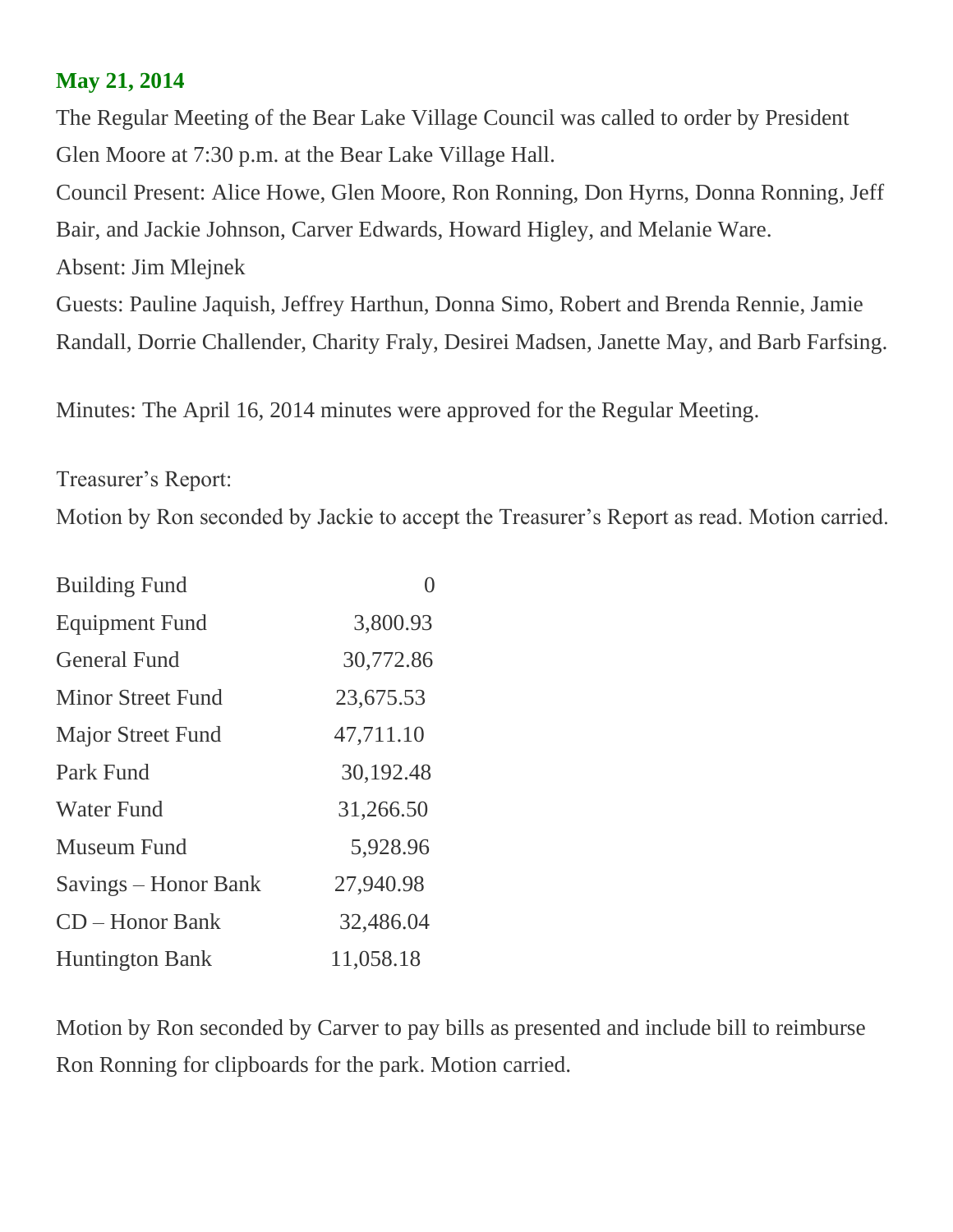Motion by Jackie seconded by Ron to reject both requests from Jason Wilder Evans regarding declaring June 12, 2014 JWEDAY and making him the Village poet lauriet. Motion carried.

Motion by Jackie seconded by Don to purchase a booster for the internet at the park but not to exceed \$170.00. Motion carried.

Motion by Jackie seconded by Carver to close US -31 from Russell St. to Potter Rd July 12, 2014 for the Bear Lake Days Parade. Motion carried.

Motion by Carver seconded by Ron to shut the water off to 7521 Stuart St. and12252 Maple St. for non- payment. Motion carried.

Motion by Ron seconded by Jeff to withdraw \$3,000.00 out of the Huntington Savings account for the Museum fund. Motion carried.

Motion by Jackie seconded Jeff for Melanie to contact the Village Attorney to write two letters, one letter to Jim Reed and the other to Leckrone's regarding the buildings crumbling state and the junk and blight surrounding the buildings. Include a copy of the junk and blight ordinance and set dates that the building and properties should be cleaned by and enforce the fines stated within the ordinance. Include property tax ID numbers on all properties. 15 Calendar days from the receipt of the letters. Motion carried.

Motion by Resolution to extend the Village collection date for summer taxes to February 28, 2015. Motioned by Ron and seconded by Jeff. Motion carried. Carver Edwards – Yea, Don Hyrns –Yea, Ron Ronning – Yea, Glen Moore – Yea, Jackie Johnson Yea, and Jeff Bair – Yea. Motion carried.

## Discussions Held On:

-Residence at 7616 Cody Street called in the fall to have the water shutoff and it did not get turned off therefore there was some broken pipes that caused damage to the house. Melanie